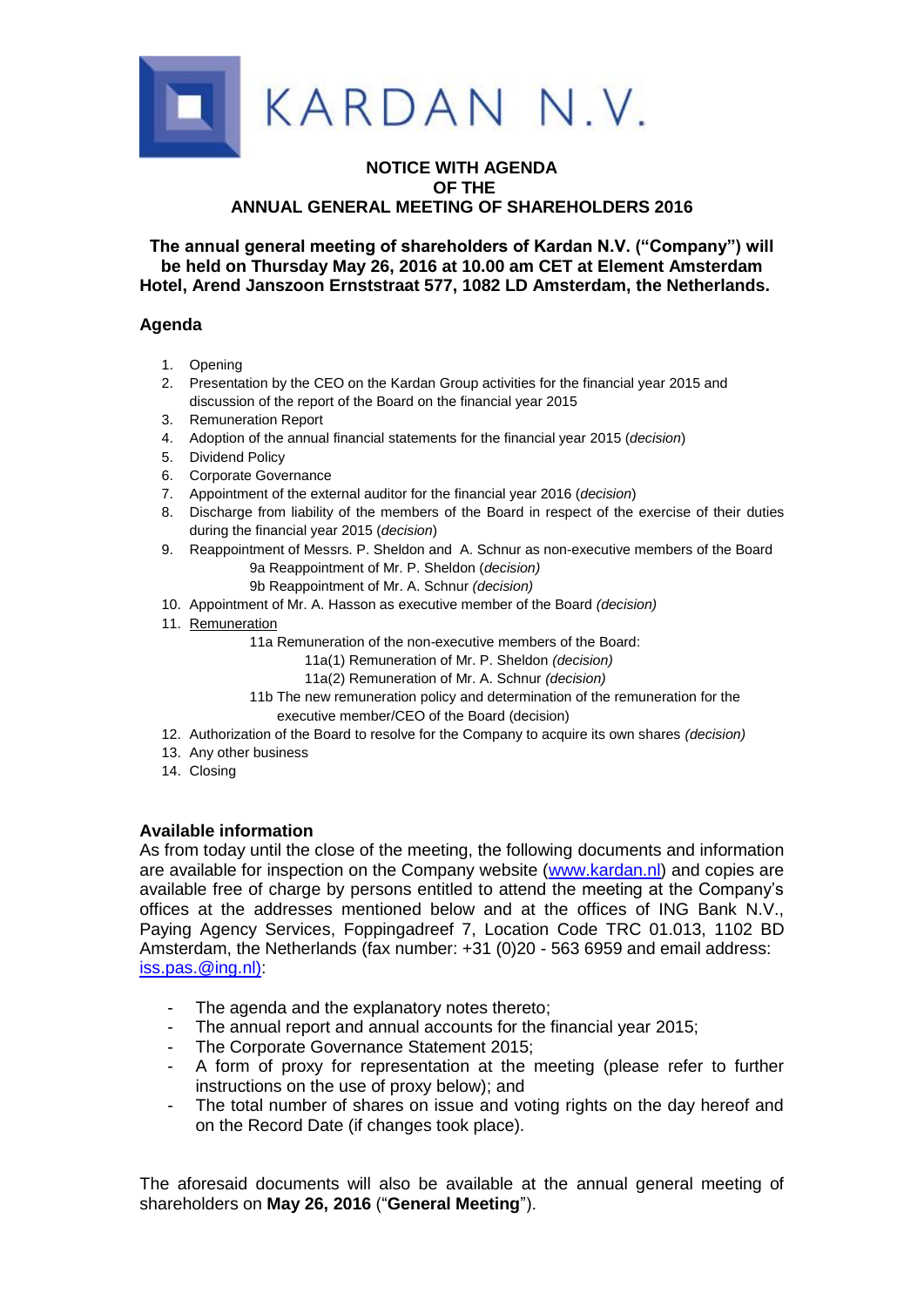

For details regarding the manner of taking resolutions by the Board and in the General Meeting, please refer to the Articles of Association of the Company.

On April 14, 2016 the total number of shares Kardan N.V. outstanding is 123.022.256 ordinary shares and the number of voting rights is 123.022.256.

## **Registration**

In accordance with the statutory record date as set out in the Dutch Civil Code, those who are registered on **April 28, 2016** ("**Record Date**"), after the processing of settlements on that date, in one of the registers as mentioned hereinafter and who have given notice of their wish to attend the meeting, in accordance with the provisions below, will have the right to attend the General Meeting.

The registers, designated for registered shares, forming part of the collective depot ("*verzameldepot"*), are the registers administered by the institutions affiliated to Euroclear Netherlands ("*aangesloten instellingen*"). The register, designated for other registered shares, is the shareholders' register of the Company.

### **Holders of shares in the collective depot**

In order to obtain entry to the General Meeting and to be able to exercise the rights attached to shares forming part of the collective depot, the holders thereof must register by instructing their affiliated institution to - via ING Bank N.V. - provide the Company with a written declaration stating the name and the number of shares, which are and will be registered for the relevant shareholder on the Record Date. The written declaration is to be received by the Company at the address in the Netherlands mentioned below no later than **May 19, 2016, at 5:00 pm CET**. Any restriction in connection with the registration of the shares on **May 19, 2016** will be lifted on the next trading day of the shares. The registration receipt ("*registratiebewijs*") provided to the shareholder by the affiliated institution will serve as an attendance card, which must be handed in upon entrance to the General Meeting.

## **Holders of other registered shares**

In order to obtain entry to the General Meeting and to be able to exercise the rights attached to other registered shares, the holders thereof must confirm their attendance in writing to the Company. Their registration is to be received by the Company at the address in the Netherlands mentioned below no later than **May 19, 2016 at 5:00 pm CET.**

## **Holders of securities at TASE**

Holders of beneficial rights to registered shares that are being traded on the Tel Aviv Stock Exchange ("**TASE**") are requested to contact their local bank or broker in Israel, to receive a "Confirmation of Ownership" on the Record Date and this Confirmation of Ownership is to be received at the address in Israel mentioned below no later than **May 19, 2016 at 5:00 pm local Israeli time.** For more information about the procedure for the holders of beneficial rights to registered shares that are being traded on TASE please contact Mrs. Naama Erlich-Katz, the Company's Secretary in Israel, at the address in Israel mentioned below.

## **Proxy**

Shareholders (and others entitled to attend the meeting) who wish to be represented at the General Meeting by a proxy holder shall register in accordance with what is stated above and shall deposit a written proxy dated after the Record Date (in the form as made available on the Company website), to be received by the Company in